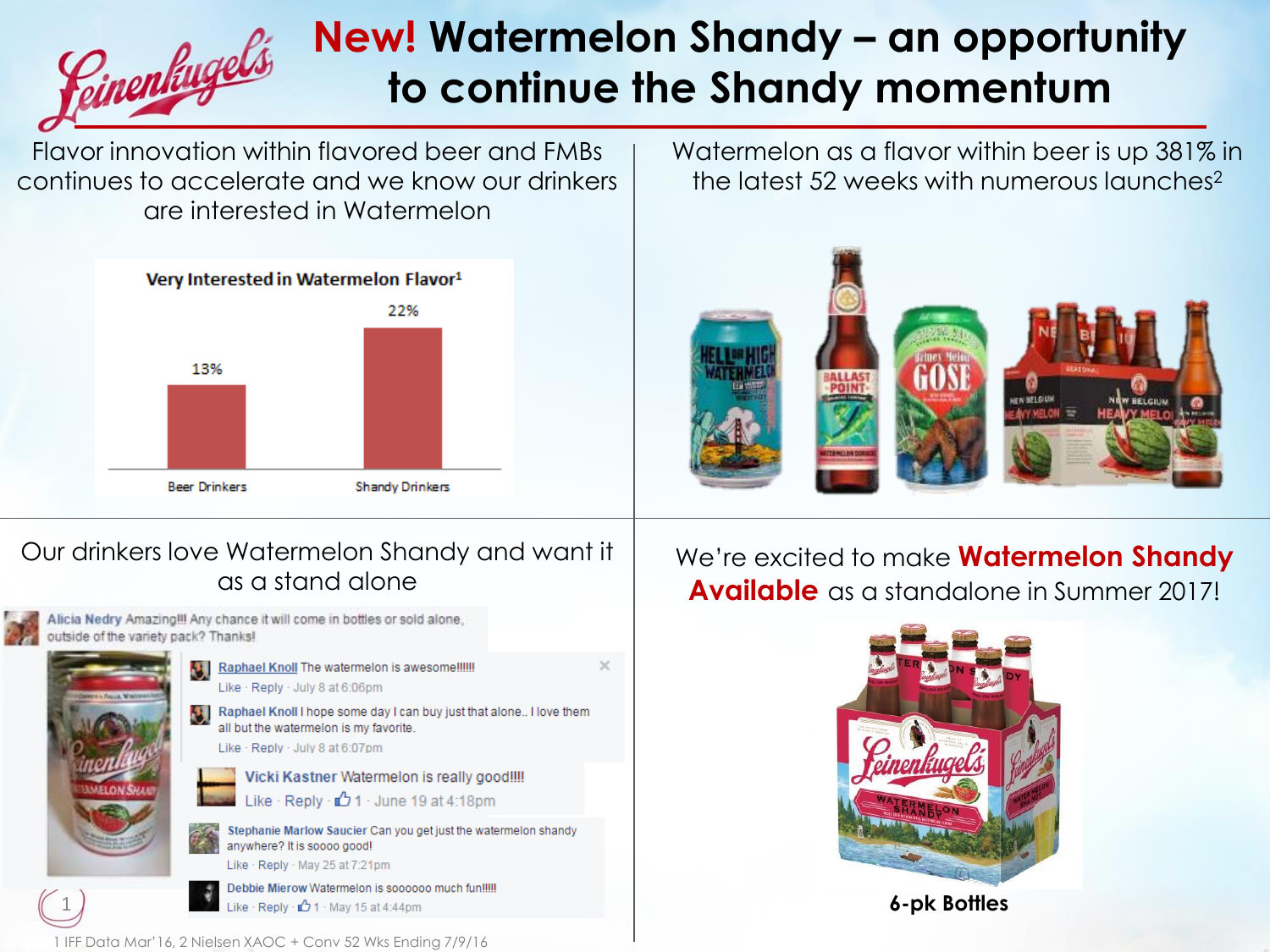

# **Watermelon Shandy – Now available in 6pks March - Aug!**

#### **The Idea**

We brought the shandy beer style to America and Watermelon Shandy is another way to enjoy shandy-style refreshment during the summer

It's our Weiss beer with a hint of watermelon flavor for taste made for summer

### **The Opportunity**

- We are launching Watermelon Shandy as a standalone 6pk in summer to complement our Shandy lineup
- Meant for accounts with **both Summer and Grapefruit Shandy** already available

#### **Consumer Target**

Invitation craft drinker, 27- 34 year old male and female Desires variety, flavor, refreshment and approachability in craft

### **The Insight**

2

Variety seeking craft drinkers are looking for beers that are flavorful and refreshing to enhance their social moments and make the everyday the extraordinary all year long.



## *Watermelon Shandy*

*Watermelon Shandy - now an in/out summer SKU for 2017!*

#### *In/Out SKU: 6-pack bottles Aug*